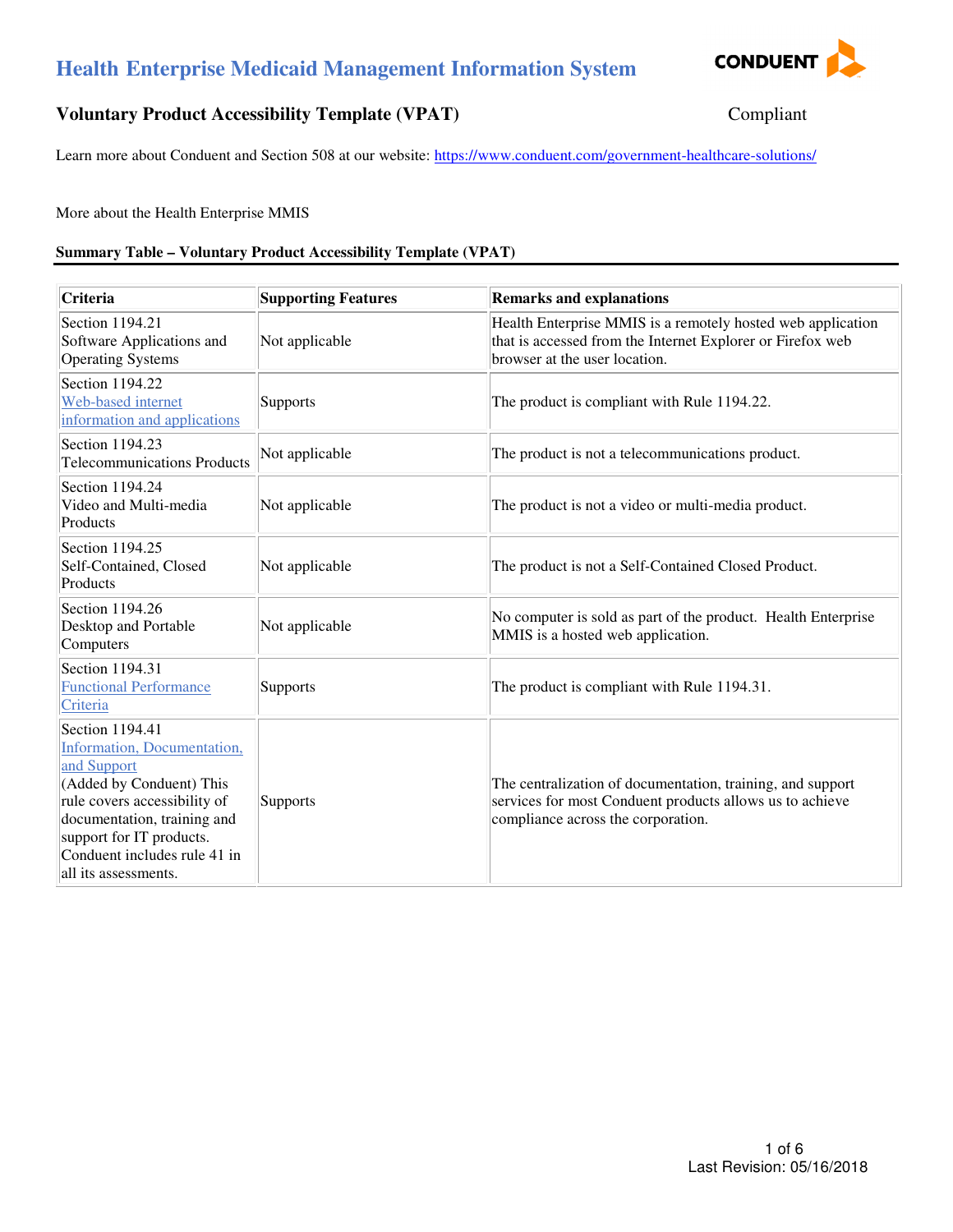| https://mmis.nd.gov/portals/wps/portal/AccessibilityCompliance                                                                                                              |                            |                                                                                                                                                                                                |  |
|-----------------------------------------------------------------------------------------------------------------------------------------------------------------------------|----------------------------|------------------------------------------------------------------------------------------------------------------------------------------------------------------------------------------------|--|
| Criteria                                                                                                                                                                    | <b>Supporting Features</b> | <b>Remarks and explanations</b>                                                                                                                                                                |  |
| $(a)$ A text equivalent for<br>every non-text element shall<br>be provided (e.g., via "alt",<br>"longdesc", or in element<br>content).                                      | Supports                   | <b>Comments:</b> Non-text elements, including audio, that are<br>required for comprehension of content or to facilitate navigation<br>are present, and text equivalents are assigned.          |  |
| (b) Equivalent alternatives<br>for any multimedia<br>presentation shall be<br>synchronized with the<br>presentation.                                                        | Supports                   | <b>Comments:</b> Enterprise does not include multimedia content in<br>the Web portal.                                                                                                          |  |
| $(c)$ Web pages shall be<br>designed so that all<br>information conveyed with<br>color is also available<br>without color, for example<br>from context or markup.           | Supports                   | <b>Comments:</b> Enterprise does not use color as its sole mechanism<br>to convey information. Authors assign visual effects such as<br>color through the use of Cascading Style Sheets (CSS). |  |
| (d) Documents shall be<br>organized so they are<br>readable without requiring<br>an associated style sheet.                                                                 | Supports                   | Comments: Web pages use style sheets and can be read<br>accurately by browsers that do not support style sheets and by<br>browsers that have disabled the support for style sheets.            |  |
| (e) Redundant text links<br>shall be provided for each<br>active region of a server-side<br>image map.                                                                      | Not applicable             | <b>Comments:</b> No image maps with active regions are used.                                                                                                                                   |  |
| (f) Client-side image maps<br>shall be provided instead of<br>server-side image maps<br>except where the regions<br>cannot be defined with an<br>available geometric shape. | Not applicable             | Comments: No image maps with active regions are used.                                                                                                                                          |  |
| (g) Row and column headers<br>shall be identified for data<br>tables.                                                                                                       | Supports                   | <b>Comments:</b> Enterprise uses HTML 4.0 table accessibility tags<br>and attributes to provide assistive technologies with information<br>about a data table's structure.                     |  |
| (h) Markup shall be used to<br>associate data cells and<br>header cells for data tables<br>that have two or more logical<br>levels of row or column<br>headers.             | Supports                   | <b>Comments:</b> Data cells and header cells are associated using<br>appropriate tags according to the language used.                                                                          |  |
| (i) Frames shall be titled<br>with text that facilitates<br>frame identification and<br>navigation                                                                          | Supports                   | <b>Comments:</b> Frames possess labels that facilitate frame<br>identification and navigation.                                                                                                 |  |
| $(i)$ Pages shall be designed to<br>avoid causing the screen to<br>flicker with a frequency<br>greater than 2 Hz and lower<br>than 55 Hz.                                   | <b>Supports</b>            | Web pages do not use (avoid) flashing elements.<br>Comments: Web pages do not use flashing elements.                                                                                           |  |
| $(k)$ A text-only page, with<br>equivalent information or<br>functionality, shall be<br>provided to make a web site                                                         | Supports                   | <b>Comments:</b> Text-only web pages match the content and<br>functionality of primary pages.                                                                                                  |  |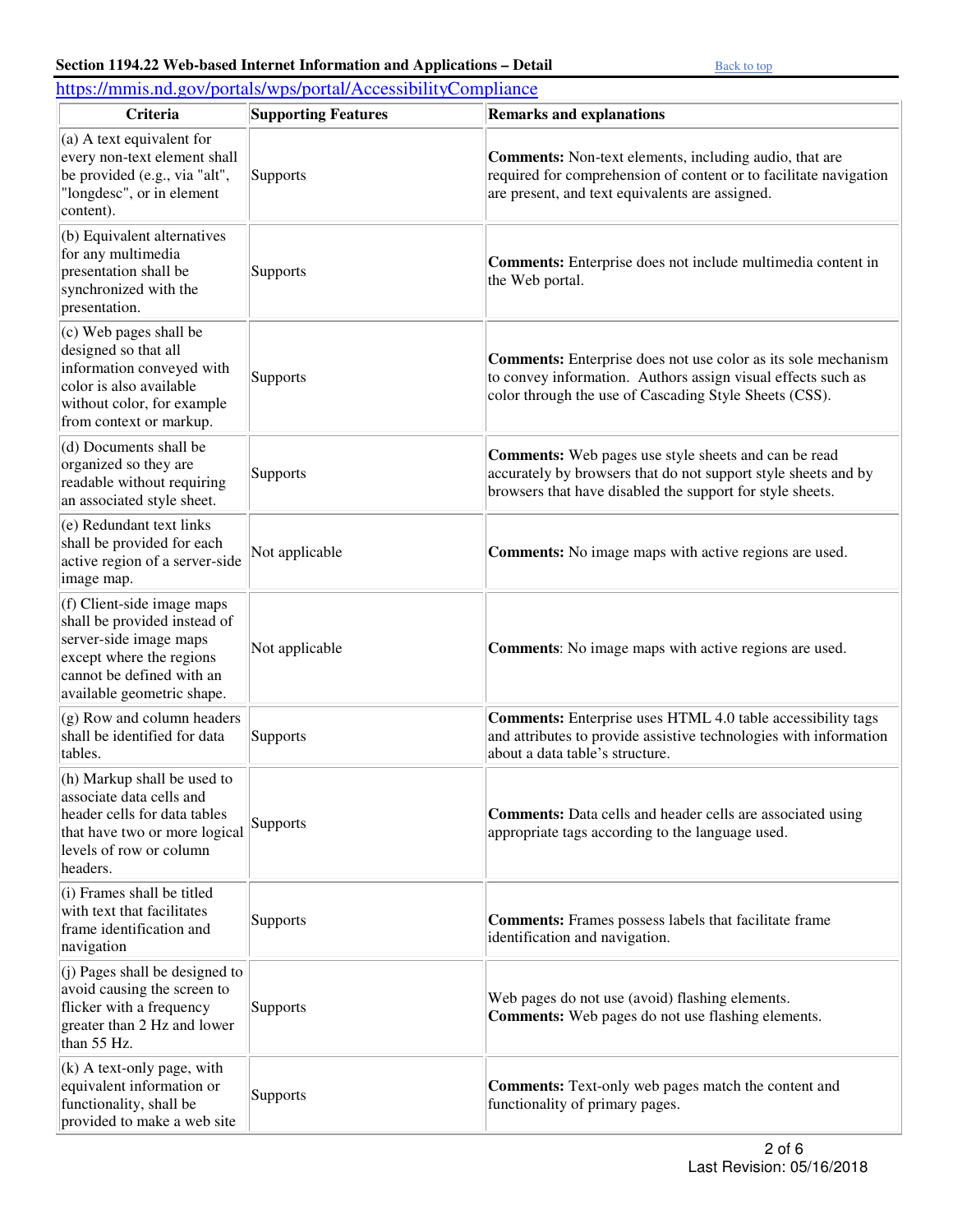| Criteria                                                                                                                                                                                                                                                                                                   | <b>Supporting Features</b> | <b>Remarks and explanations</b>                                                                                                                                                                                                         |
|------------------------------------------------------------------------------------------------------------------------------------------------------------------------------------------------------------------------------------------------------------------------------------------------------------|----------------------------|-----------------------------------------------------------------------------------------------------------------------------------------------------------------------------------------------------------------------------------------|
| comply with the provisions<br>of this part, when<br>compliance cannot be<br>accomplished in any other<br>way. The content of the text-<br>only page shall be updated<br>whenever the primary page<br>changes.                                                                                              |                            |                                                                                                                                                                                                                                         |
| $(1)$ When pages utilize<br>scripting languages to<br>display content, or to create<br>interface elements, the<br>information provided by the<br>script shall be identified with<br>functional text that can be<br>read by Assistive<br>Technology.                                                        | Supports                   | <b>Comments:</b> Information provided by a scripting language is<br>identified with functional text that can be read by Assistive<br>Technology                                                                                         |
| $\vert$ (m) When a web page<br>requires that an applet, plug-<br>in or other application be<br>present on the client system<br>to interpret page content, the<br>page must provide a link to a<br>plug-in or applet that<br>complies with $§1194.21(a)$<br>through $(l)$ .                                 | Supports                   | Comments: A link is provided to support a plug-in or applet to<br>interpret page content.                                                                                                                                               |
| $(n)$ When electronic forms<br>are designed to be completed<br>on-line, the form shall allow<br>people using Assistive<br>Technology to access the<br>information, field elements,<br>and functionality required<br>for completion and<br>submission of the form,<br>including all directions and<br>cues. | Supports                   | <b>Comments:</b> Enterprise uses HTML 4.0 form accessibility tags<br>and attributes to aid users of assistive technologies in ways such<br>as clearly labeling form field elements and indicating the<br>grouping of multiple elements. |
| $(0)$ A method shall be<br>provided that permits users<br>to skip repetitive navigation<br>links.                                                                                                                                                                                                          | Supports                   | <b>Comments:</b> A method is provided that permits users with<br>Assistive Technology to skip repetitive navigation links.                                                                                                              |
| (p) When a timed response is<br>required, the user shall be<br>alerted and given sufficient<br>time to indicate more time is<br>required.                                                                                                                                                                  | <b>Supports</b>            | A time-out alert feature is present and controllable.<br>Comments: A time-out alert feature is present and controllable.                                                                                                                |

Note to 1194.22: The Board interprets paragraphs (a) through (k) of this section as consistent with the priority 1 Checkpoints of the Web Content Accessibility Guidelines 2.0 (WCAG 2.0) (December 11 2008) published by the Web Accessibility Initiative of the World Wide Web Consortium.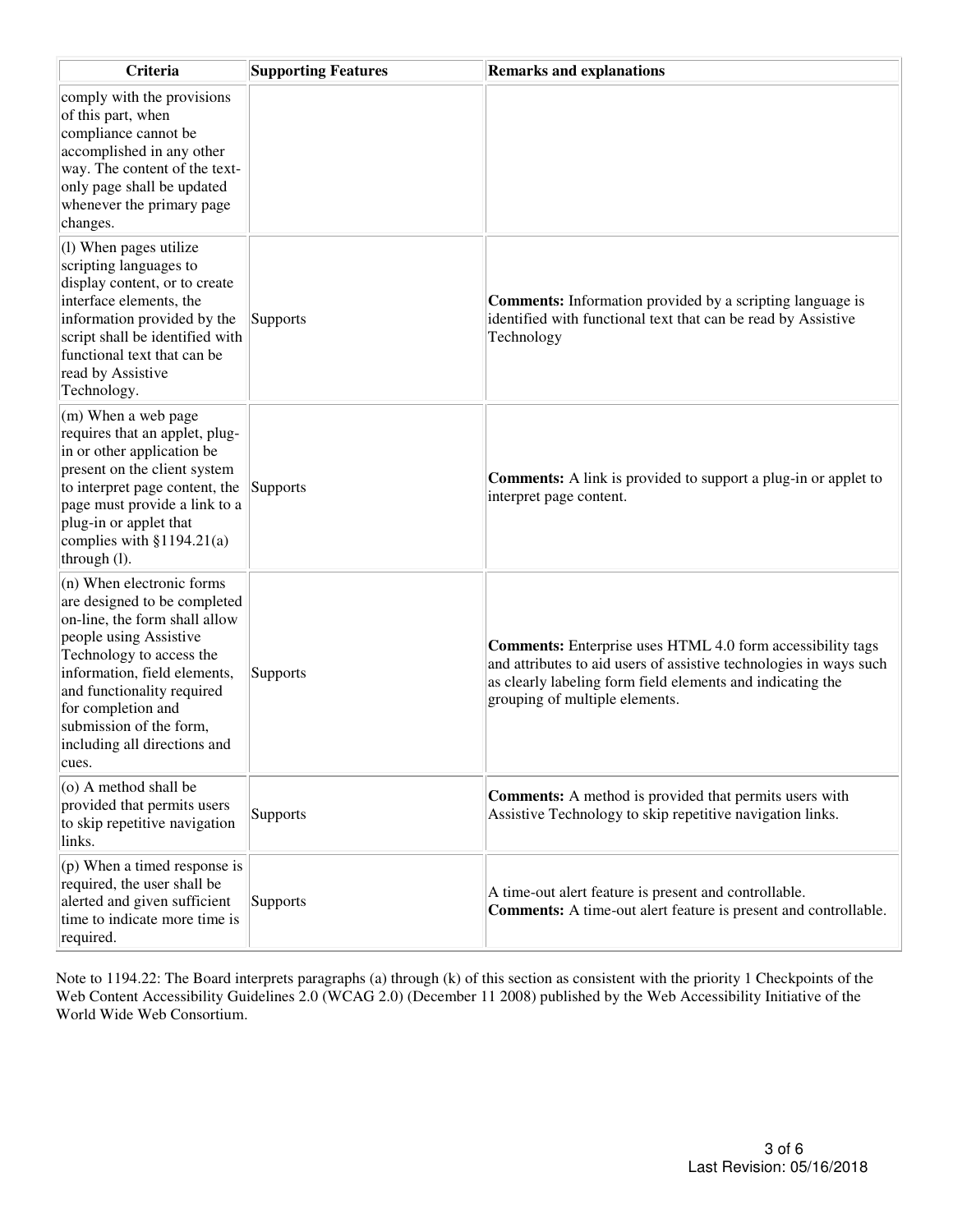| Criteria                                                                                                                                                                                                                                                                                                                                  | <b>Supporting Features</b> | <b>Remarks and explanations</b>                                                                                                                                                                                                                        |
|-------------------------------------------------------------------------------------------------------------------------------------------------------------------------------------------------------------------------------------------------------------------------------------------------------------------------------------------|----------------------------|--------------------------------------------------------------------------------------------------------------------------------------------------------------------------------------------------------------------------------------------------------|
| (a) At least one mode of<br>operation and information<br>retrieval that does not require<br>user vision shall be provided,<br>or support for Assistive<br>Technology used by people<br>who are blind or visually<br>impaired shall be provided.                                                                                           | Supports                   | <b>Comments:</b> All areas requiring user interaction provide at least<br>one mode of operation and information retrieval that does not<br>require user vision. Web application is written to allow a screen-<br>reader to be used.                    |
| (b) At least one mode of<br>operation and information<br>retrieval that does not require<br>visual acuity greater than<br>20/70 shall be provided in<br>audio and enlarged print<br>output working together or<br>independently, or support for<br>Assistive Technology used by<br>people who are visually<br>impaired shall be provided. | Supports                   | <b>Comments:</b> All areas requiring visual user interaction with<br>visual acuity better than 20/70 support screen enlargement and<br>voice output or Assistive Technology.                                                                           |
| (c) At least one mode of<br>operation and information<br>retrieval that does not require<br>user hearing shall be provided,<br>or support for Assistive<br>Technology used by people<br>who are deaf or hard of<br>hearing shall be provided                                                                                              | Supports                   | <b>Comments:</b> No operations require user hearing.                                                                                                                                                                                                   |
| (d) Where audio information<br>is important for the use of a<br>product, at least one mode of<br>operation and information<br>retrieval shall be provided in<br>an enhanced auditory fashion,<br>or support for assistive<br>hearing devices shall be<br>provided.                                                                        | Not applicable             | Comments: No audio information is required for use of the<br>product.                                                                                                                                                                                  |
| $(e)$ At least one mode of<br>operation and information<br>retrieval that does not require<br>user speech shall be provided,<br>or support for Assistive<br>Technology used by people<br>with disabilities shall be<br>provided.                                                                                                          | Supports                   | <b>Comments:</b> No operations require speech.                                                                                                                                                                                                         |
| (f) At least one mode of<br>operation and information<br>retrieval that does not require<br>fine motor control or<br>simultaneous actions and that<br>is operable with limited reach<br>and strength shall be provided.                                                                                                                   | Supports                   | <b>Comments:</b> All areas requiring user interaction provide at least<br>one mode of operation and information retrieval that does not<br>require fine motor control or simultaneous actions and that is<br>operable with limited reach and strength. |

### **Section 1194.41 Information, Documentation and Support - Detail (Conduent Addition to VPAT) Back to top**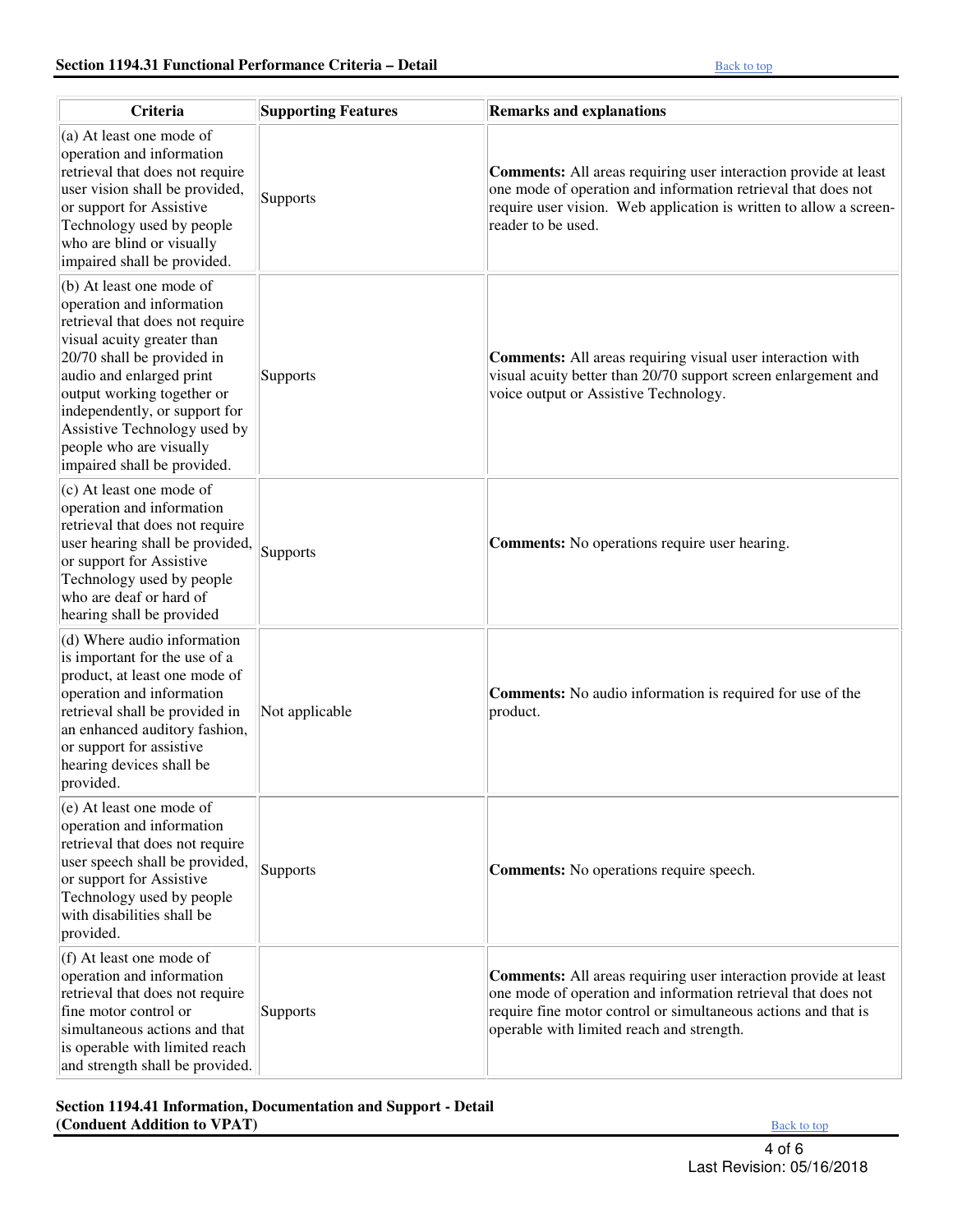| <b>Criteria</b>                                                                                                                                                                                                            | <b>Supporting Features</b> | <b>Remarks and explanations</b>                                                                                          |
|----------------------------------------------------------------------------------------------------------------------------------------------------------------------------------------------------------------------------|----------------------------|--------------------------------------------------------------------------------------------------------------------------|
| $\vert$ (a) Product support<br>documentation provided to<br>end-users shall be made<br>available in alternate<br>formats.                                                                                                  | <b>Supports</b>            | Product support documentation is available in alternate format.                                                          |
| $\vert$ (b) End-users shall have<br>access to a description of the<br>accessibility and<br>compatibility features of<br>products in alternate formats<br>or alternate methods upon<br>request, at no additional<br>charge. | Supports                   | Accessibility and compatibility information is available on<br>https://www.conduent.com/government-healthcare-solutions/ |
| $(c)$ Support services for<br>products shall accommodate<br>the communication needs of<br>end-users with disabilities.                                                                                                     | Supports                   | Conduent provides support services that accommodate the<br>communication needs of end-users with disabilities.           |